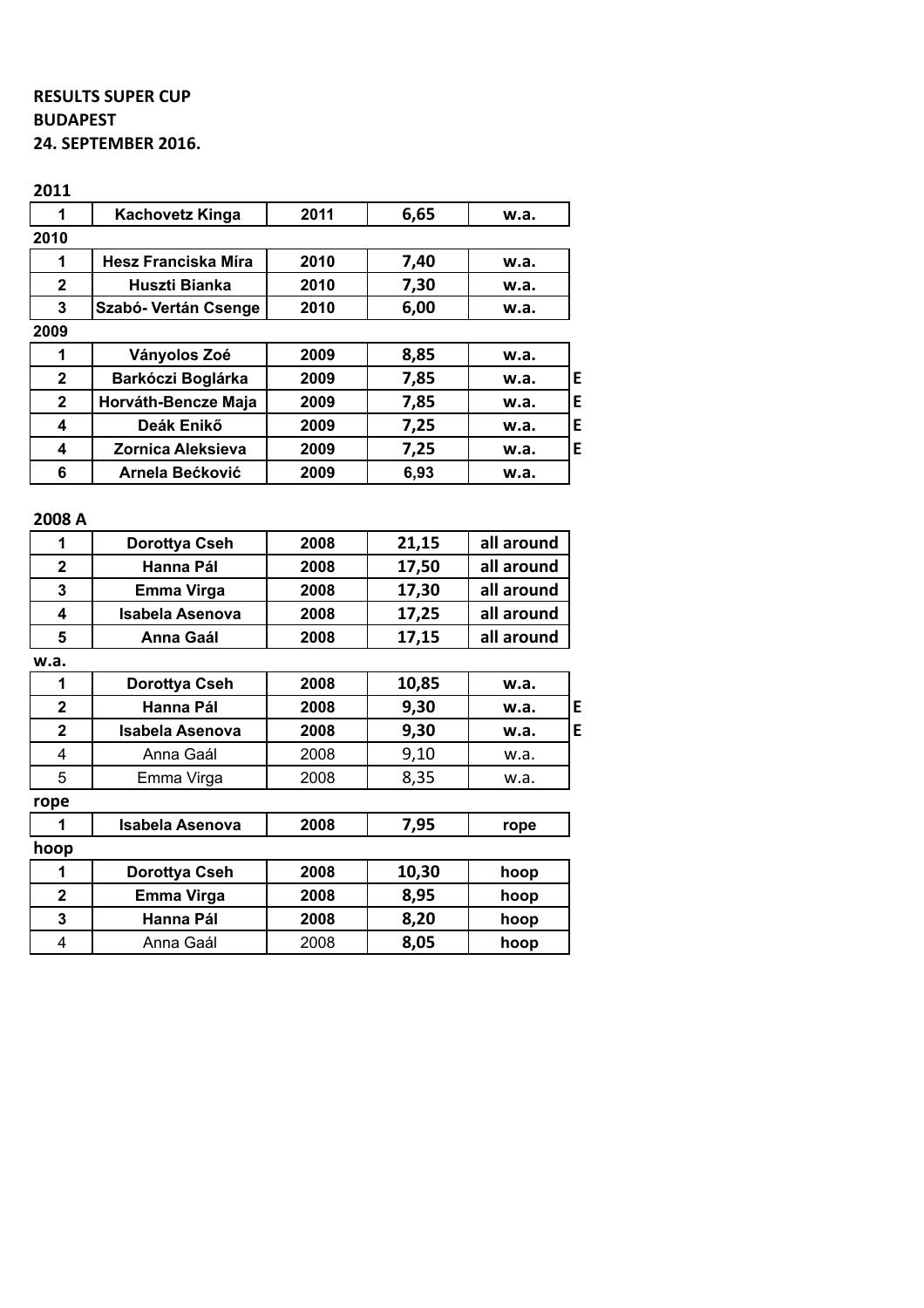| 2007 A         |                        |      |       |            |   |
|----------------|------------------------|------|-------|------------|---|
| 1              | Szonja Vörös           | 2007 | 20,15 | all around |   |
| $\overline{2}$ | <b>Ralica Stoilova</b> | 2007 | 19,75 | all around |   |
| 3              | Noémi Kőszegi          | 2007 | 19,45 | all around |   |
| 4              | Mia Arwen Prljić       | 2007 | 18,95 | all around |   |
| 5              | Evelyn Horváth         | 2007 | 18,25 | all around |   |
| 6              | <b>Funták Médea</b>    | 2007 | 17,75 | all around | E |
| 6              | <b>Adél Farkas</b>     | 2007 | 17,75 | all around | E |
| 8              | Réka Illyés            | 2007 | 17,65 | all around |   |
| 9              | Gajári Boglárka        | 2007 | 17,60 | all around |   |
| 10             | <b>Dalma Pesti</b>     | 2007 | 17,35 | all around |   |
| 11             | Natálie Legindi        | 2007 | 16,80 | all around |   |
| 12             | Papp Eleonóra          | 2007 | 16,50 | all around |   |
| 13             | Anja Marić Kožar       | 2007 | 14,40 | all around |   |
| w.a.           |                        |      |       |            |   |
| 1              | Mia Arwen Prljić       | 2007 | 10,15 | w.a.       |   |
| $\mathbf 2$    | <b>Ralica Stoilova</b> | 2007 | 10,10 | w.a.       |   |
| 3              | Szonja Vörös           | 2007 | 9,95  | w.a.       |   |
| 4              | Noémi Kőszegi          | 2007 | 9,75  | w.a.       |   |
| 5              | Adél Farkas            | 2007 | 9,35  | w.a.       | E |
| 5              | Evelyn Horváth         | 2007 | 9,35  | w.a.       | E |
| $\overline{7}$ | Dalma Pesti            | 2007 | 9,30  | w.a.       |   |
| 8              | Réka Illyés            | 2007 | 9,20  | w.a.       |   |
| 9              | Funták Médea           | 2007 | 9,05  | w.a.       |   |
| 10             | Gajári Boglárka        | 2007 | 8,95  | w.a.       |   |
| 11             | Natálie Legindi        | 2007 | 8,85  | w.a.       |   |
| 12             | Papp Eleonóra          | 2007 | 8,40  | w.a.       |   |
| 13             | Anja Marić Kožar       | 2007 | 7,85  | w.a.       |   |
| rope           |                        |      |       |            |   |
| 1              | <b>Ralica Stoilova</b> | 2007 | 9,65  | rope       |   |
| $\overline{2}$ | Mia Arwen Prljić       | 2007 | 7,95  | rope       |   |
| hoop           |                        |      |       |            |   |
| 1              | Noémi Kőszegi          | 2007 | 9,70  | hoop       |   |
| $\mathbf 2$    | Evelyn Horváth         | 2007 | 8,90  | hoop       |   |
| 3              | Réka Illyés            | 2007 | 8,45  | hoop       |   |
| 4              | Papp Eleonóra          | 2007 | 8,10  | hoop       |   |
| 5              | Dalma Pesti            | 2007 | 8,05  | hoop       |   |
| 6              | Natálie Legindi        | 2007 | 7,95  | hoop       |   |
| 7              | Anja Marić Kožar       | 2007 | 6,55  | hoop       |   |
| ball           |                        |      |       |            |   |
| 1              | Szonja Vörös           | 2007 | 10,20 | ball       |   |
| $\mathbf 2$    | Funták Médea           | 2007 | 8,70  | ball       |   |
| 3              | Gajári Boglárka        | 2007 | 8,65  | ball       |   |
| 4              | Adél Farkas            | 2007 | 8,40  | ball       |   |
|                |                        |      |       |            |   |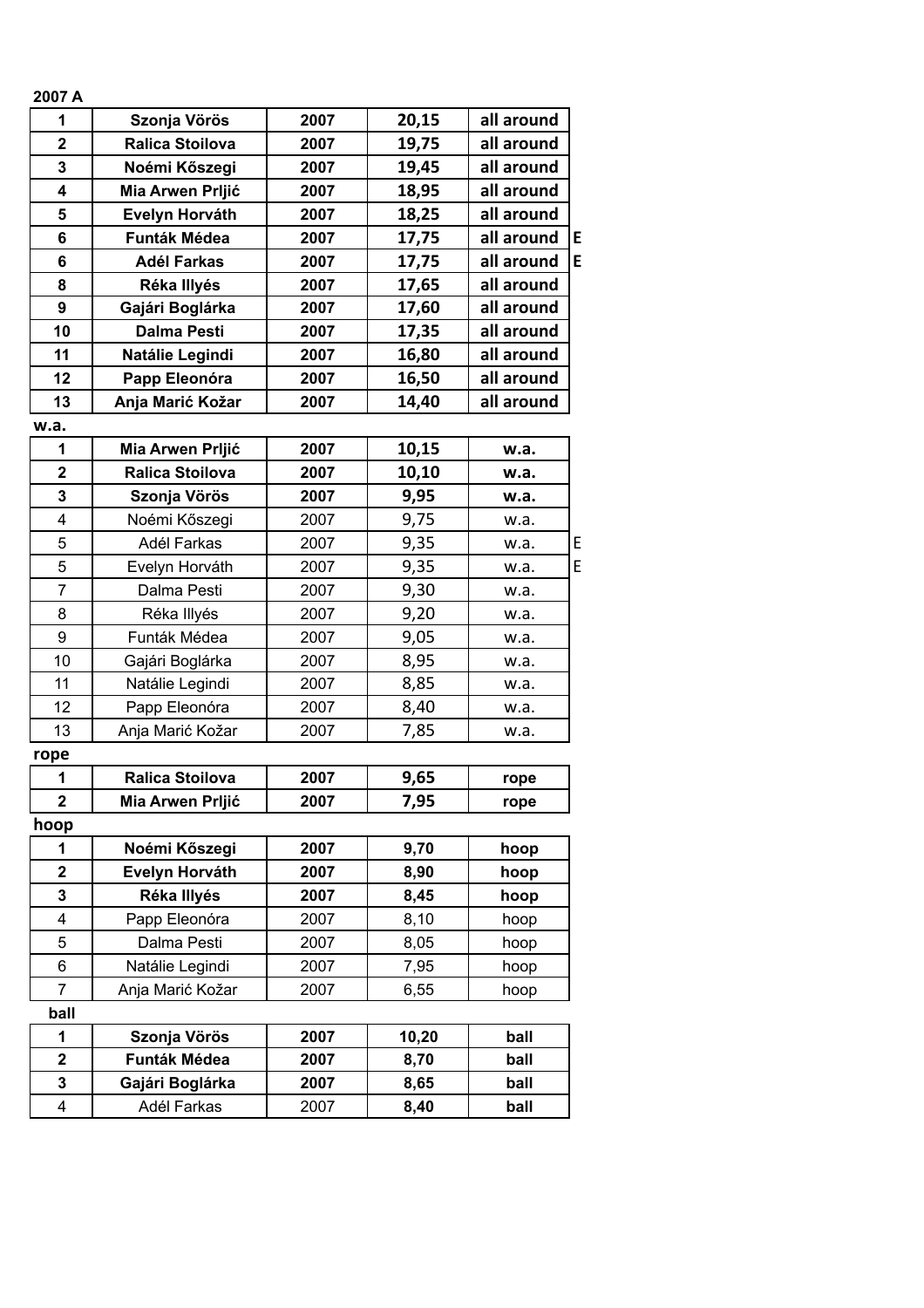| 2006 A         |                         |      |       |            |   |
|----------------|-------------------------|------|-------|------------|---|
| 1              | <b>Tukacs Lotti</b>     | 2006 | 20,20 | all around |   |
| $\mathbf 2$    | Fekete Liliána          | 2006 | 19,15 | all around |   |
| 3              | Raya Srundeva           | 2006 | 19,05 | all around |   |
| 4              | Jurca Lilla             | 2006 | 17,35 | all around |   |
| 5              | <b>Bálint Bernadett</b> | 2006 | 16,65 | all around |   |
| 6              | Paula Pešić             | 2006 | 16,50 | all around |   |
| $\overline{7}$ | Leona Šušić             | 2006 | 16,15 | all around | E |
| $\overline{7}$ | Bogár Dóra              | 2006 | 16,15 | all around | E |
| rope           |                         |      |       |            |   |
| 1              | Raya Srundeva           | 2006 | 10,15 | rope       |   |
| $\mathbf{2}$   | Paula Pešić             | 2006 | 8,70  | rope       |   |
| hoop           |                         |      |       |            |   |
| 1              | Fekete Liliána          | 2006 | 10,10 | hoop       |   |
| $\overline{2}$ | <b>Tukacs Lotti</b>     | 2006 | 10,05 | hoop       |   |
| 3              | Leona Šušić             | 2006 | 9,15  | hoop       |   |
| 4              | Jurca Lilla             | 2006 | 9,05  | hoop       |   |
| 5              | <b>Bálint Bernadett</b> | 2006 | 8,75  | hoop       |   |
| 6              | Bogár Dóra              | 2006 | 7,85  | hoop       |   |
| ball           |                         |      |       |            |   |
| 1              | <b>Tukacs Lotti</b>     | 2006 | 10,15 | ball       |   |
| $\mathbf 2$    | <b>Fekete Liliána</b>   | 2006 | 9,05  | ball       |   |
| 3              | Raya Srundeva           | 2006 | 8,90  | ball       |   |
| 4              | Bogár Dóra              | 2006 | 8,30  | ball       | E |
| 4              | Jurca Lilla             | 2006 | 8,30  | ball       | E |
| 6              | <b>Bálint Bernadett</b> | 2006 | 7,90  | ball       |   |
| $\overline{7}$ | Leona Šušić             | 2006 | 7,00  | ball       |   |
| clubs          |                         |      |       |            |   |
| 1              | Paula Pešić             | 2006 | 7,80  | clubs      |   |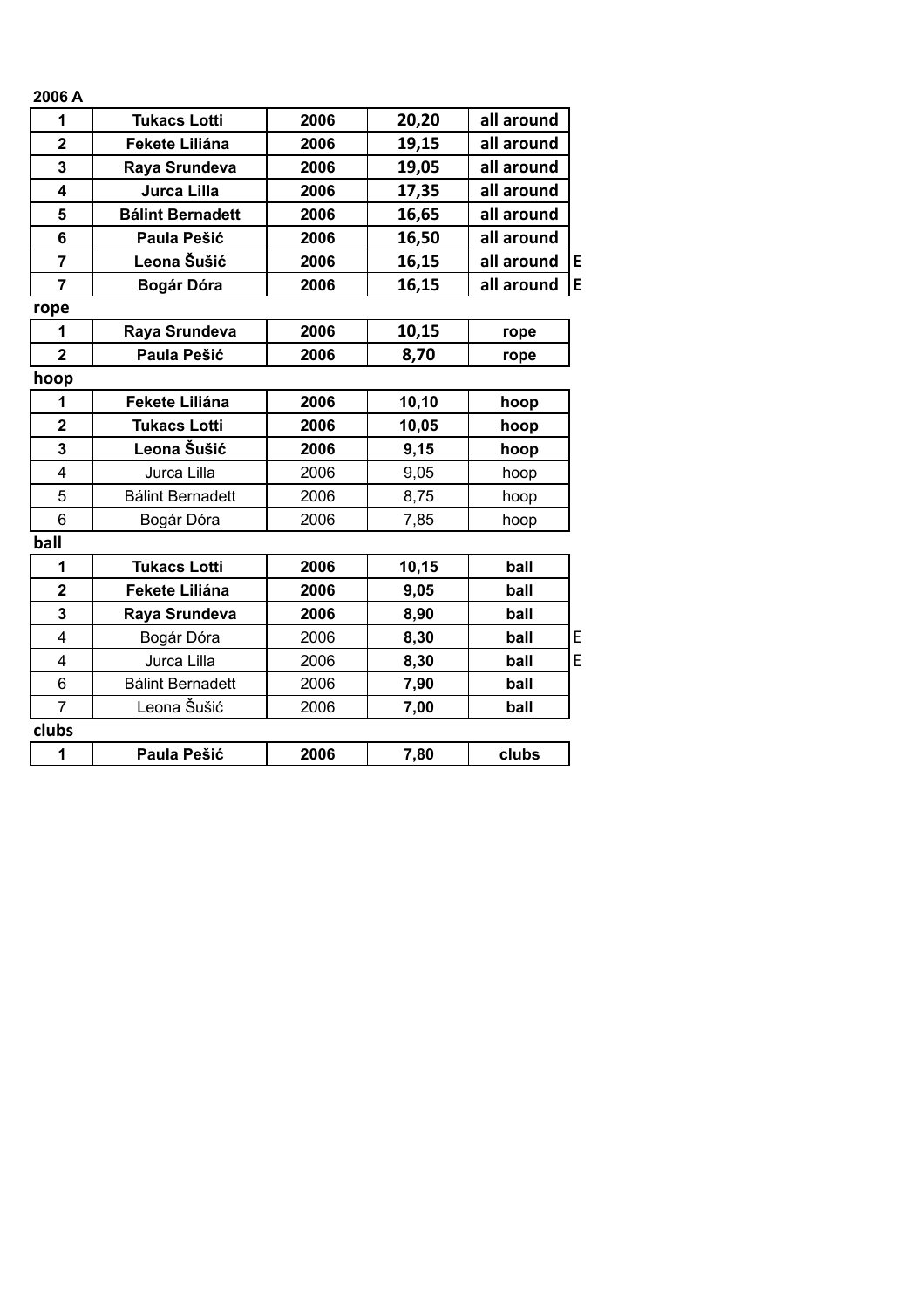| 2005 A                  |                           |      |       |            |
|-------------------------|---------------------------|------|-------|------------|
| 1                       | <b>Budanova Daria</b>     | 2005 | 22,50 | all around |
| $\overline{2}$          | <b>Natalia Polaczek</b>   | 2005 | 21,85 | all around |
| 3                       | Mészáros Mandula          | 2005 | 19,70 | all around |
| 4                       | Vida Virág                | 2005 | 18,85 | all around |
| 5                       | <b>Bondor Léna</b>        | 2005 | 18,40 | all around |
| 6                       | <b>Szentes Hanna</b>      | 2005 | 18,30 | all around |
| 7                       | <b>Bondor Málna</b>       | 2005 | 18,00 | all around |
| 8                       | Lianka Vilčeková          | 2005 | 17,25 | all around |
| 9                       | Anja Gašparić             | 2005 | 16,25 | all around |
| 10                      | Terezka Šillerová         | 2005 | 16,20 | all around |
| 11                      | <b>Barbara Bartusková</b> | 2005 | 8,85  | all around |
| rope                    |                           |      |       |            |
| 1                       | <b>Natalia Polaczek</b>   | 2005 | 11,15 | rope       |
| $\mathbf{2}$            | <b>Bondor Léna</b>        | 2005 | 10,10 | rope       |
| hoop                    |                           |      |       |            |
| 1                       | <b>Budanova Daria</b>     | 2005 | 11,70 | hoop       |
| $\mathbf 2$             | <b>Natalia Polaczek</b>   | 2005 | 10,70 | hoop       |
| 3                       | <b>Bondor Málna</b>       | 2005 | 9,75  | hoop       |
| 4                       | Terezka Šillerová         | 2005 | 9,40  | hoop       |
| 5                       | Barbara Bartusková        | 2005 | 8,85  | hoop       |
| 6                       | <b>Szentes Hanna</b>      | 2005 | 8,80  | hoop       |
| 7                       | Lianka Vilčeková          | 2005 | 8,65  | hoop       |
| 8                       | Anja Gašparić             | 2005 | 8,35  | hoop       |
| ball                    |                           |      |       |            |
| 1                       | <b>Mészáros Mandula</b>   | 2005 | 10,75 | ball       |
| $\mathbf 2$             | Vida Virág                | 2005 | 9,50  | ball       |
| $\overline{\mathbf{2}}$ | <b>Szentes Hanna</b>      | 2005 | 9,50  | ball       |
| clubs                   |                           |      |       |            |
| 1                       | <b>Budanova Daria</b>     | 2005 | 10,80 | clubs      |
| $\overline{\mathbf{2}}$ | Vida Virág                | 2005 | 9,35  | clubs      |
| 3                       | Mészáros Mandula          | 2005 | 8,95  | clubs      |
| 4                       | Lianka Vilčeková          | 2005 | 8,60  | clubs      |
| 5                       | Bondor Léna               | 2005 | 8,30  | clubs      |
| 6                       | Bondor Málna              | 2005 | 8,25  | clubs      |
| 7                       | Anja Gašparić             | 2005 | 7,90  | clubs      |
| 8                       | Terezka Šillerová         | 2005 | 6,80  | clubs      |
|                         |                           |      |       |            |

9 Barbara Bartusková 2005 0,00 clubs